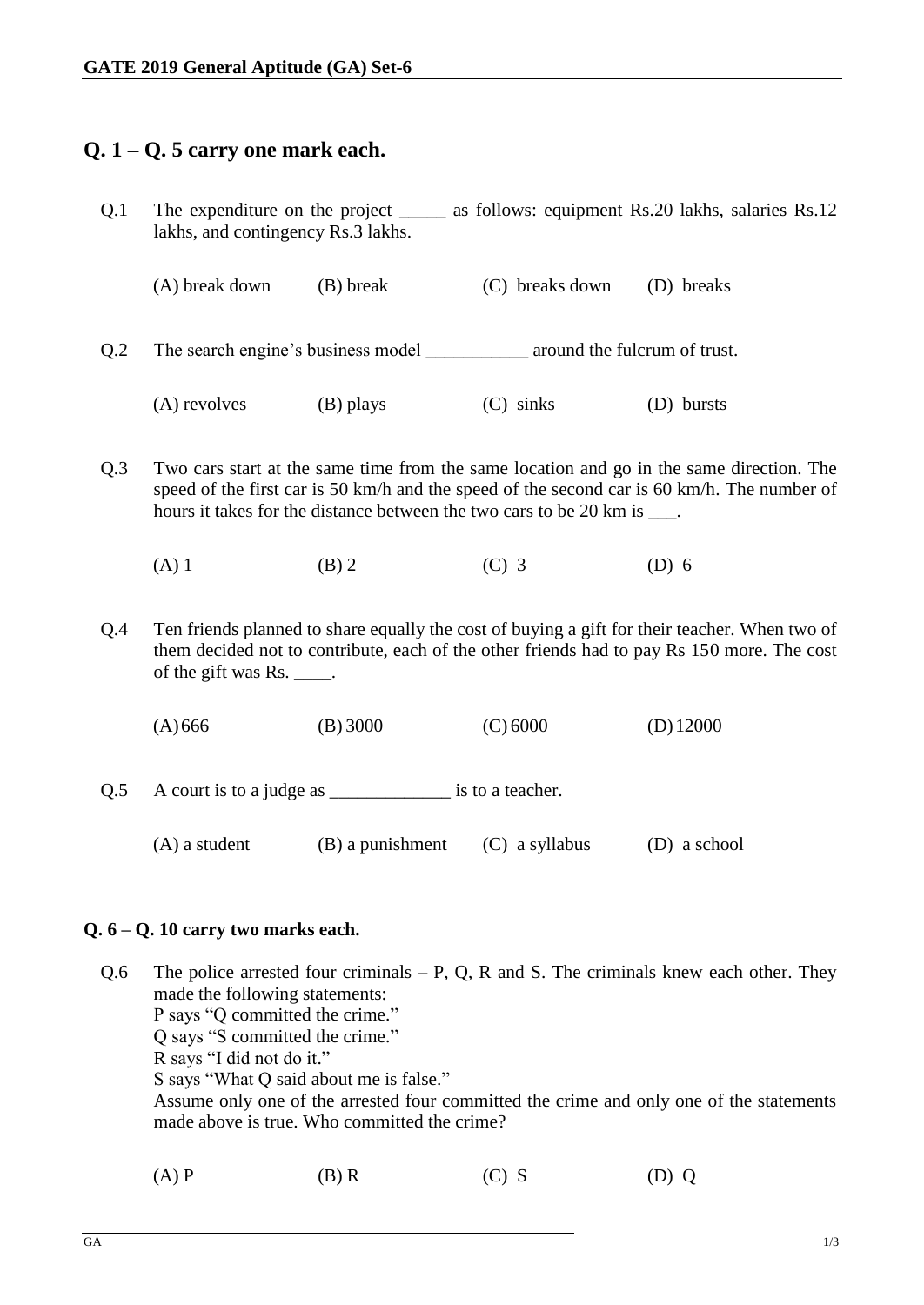Q.7 In the given diagram, teachers are represented in the triangle, researchers in the circle and administrators in the rectangle. Out of the total number of the people, the percentage of administrators shall be in the range of \_\_\_\_\_\_\_\_\_\_\_.



Q.8 "A recent High Court judgement has sought to dispel the idea of begging as a disease which leads to its stigmatization and criminalization — and to regard it as a symptom. The underlying disease is the failure of the state to protect citizens who fall through the social security net."

Which one of the following statements can be inferred from the given passage?

- (A) Beggars are lazy people who beg because they are unwilling to work
- (B) Beggars are created because of the lack of social welfare schemes
- (C) Begging is an offence that has to be dealt with firmly
- (D) Begging has to be banned because it adversely affects the welfare of the state

Q.9 In a college, there are three student clubs. Sixty students are only in the Drama club, 80 students are only in the Dance club, 30 students are only in the Maths club, 40 students are in both Drama and Dance clubs, 12 students are in both Dance and Maths clubs, 7 students are in both Drama and Maths clubs, and 2 students are in all the clubs. If 75% of the students in the college are not in any of these clubs, then the total number of students in the college is  $\overline{\phantom{a}}$ 

| $(A)$ 1000 | $(B)$ 975 | $(C)$ 900 | (D) $225$ |
|------------|-----------|-----------|-----------|
|------------|-----------|-----------|-----------|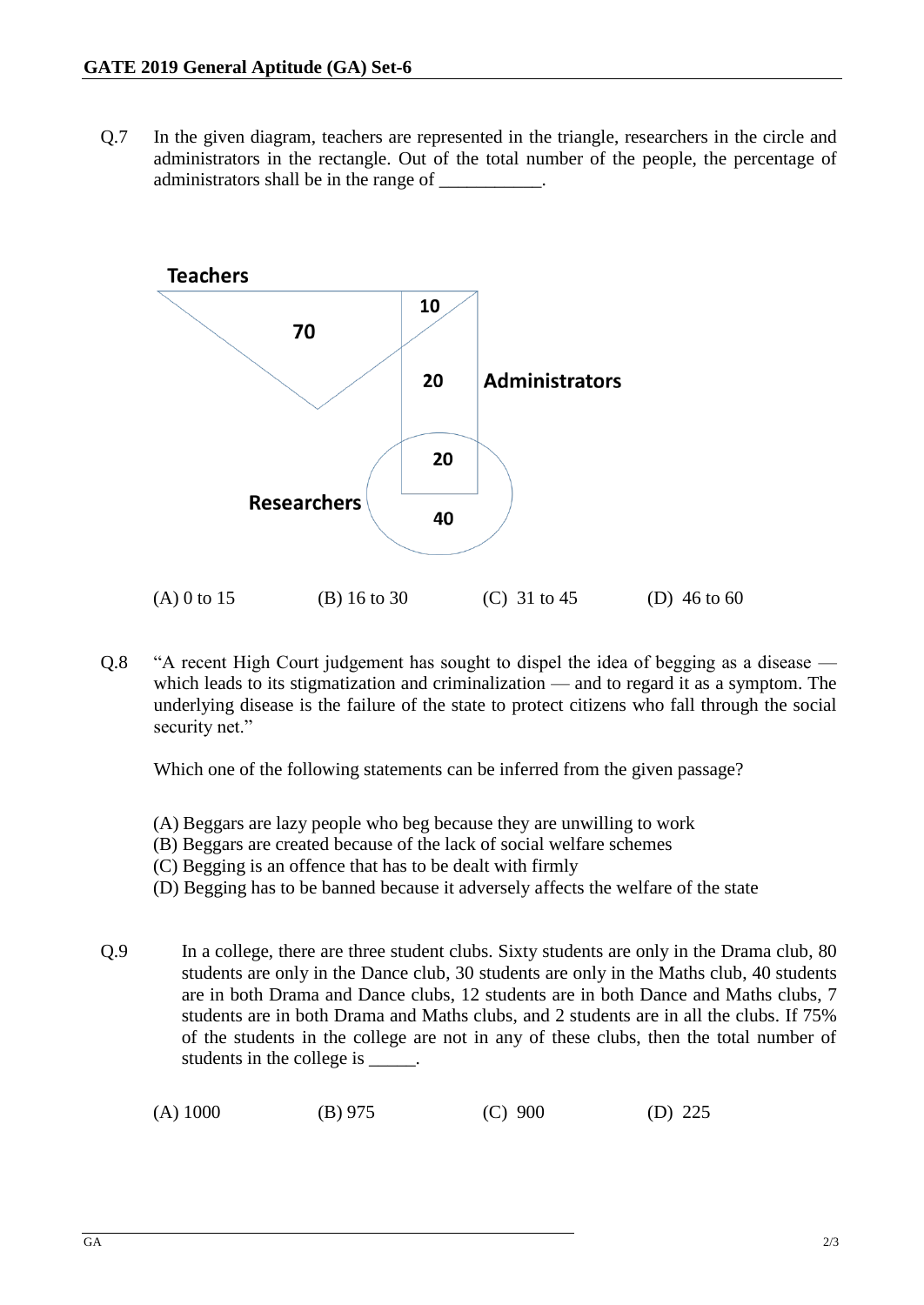## **GATE 2019 General Aptitude (GA) Set-6**

Q.10 Three of the five students allocated to a hostel put in special requests to the warden. Given the floor plan of the vacant rooms, select the allocation plan that will accommodate all their requests. Request by X: Due to pollen allergy, I want to avoid a wing next to the garden. Request by Y: I want to live as far from the washrooms as possible, since I am very sensitive to smell. Request by Z: I believe in Vaastu and so want to stay in the South-west wing. The shaded rooms are already occupied. WR is washroom.



# **END OF THE QUESTION PAPER**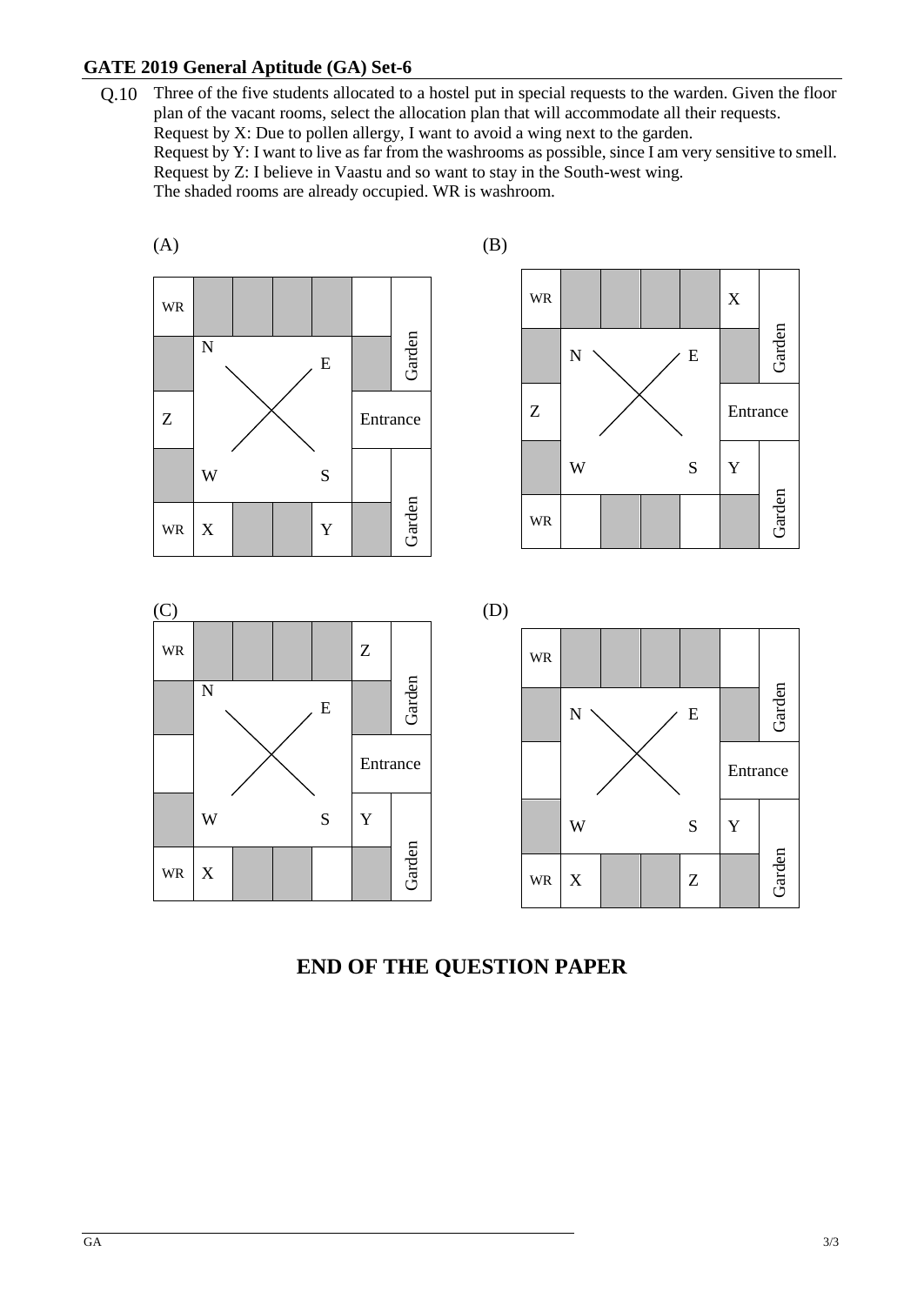Q.1 A certain processor uses a fully associative cache of size 16 kB. The cache block size is 16 bytes. Assume that the main memory is byte addressable and uses a 32-bit address. How many bits are required for the *Tag* and the *Index* fields respectively in the addresses generated by the processor?

(C) 24 bits and 4 bits (D) 28 bits and 0 bits

(A) 24 bits and 0 bits (B) 28 bits and 4 bits

Q.2 The chip select logic for a certain DRAM chip in a memory system design is shown below. Assume that the memory system has 16 address lines denoted by  $A_{15}$  to  $A_0$ . What is the range of addresses (in hexadecimal) of the memory system that can get enabled by the chip select (CS) signal?



(C) C800 to C8FF (D) DA00 to DFFF

- Q.3 Which one of the following kinds of derivation is used by LR parsers?
	- $(A)$  Leftmost

| (A) Leftmost  | (B) Leftmost in reverse  |
|---------------|--------------------------|
| (C) Rightmost | (D) Rightmost in reverse |

Q.4 In 16-bit 2's complement representation, the decimal number −28 is:

|  | (A) 1111 1111 0001 1100 |  | (B) 0000 0000 1110 0100      |  |
|--|-------------------------|--|------------------------------|--|
|  | (C) 1111 1111 1110 0100 |  | (D) $1000\,0000\,1110\,0100$ |  |

Q.5 Let  $U = \{1, 2, ..., n\}$ . Let  $A = \{(x, X) | x \in X, X \subseteq U\}$ . Consider the following two statements on  $|A|$ .

I.  $|A| = n2^{n-1}$ 

II. 
$$
|A| = \sum_{k=1}^{n} k {n \choose k}
$$

Which of the above statements is/are TRUE?

| $(A)$ Only I        | (B) Only II          |
|---------------------|----------------------|
| $(C)$ Both I and II | (D) Neither I nor II |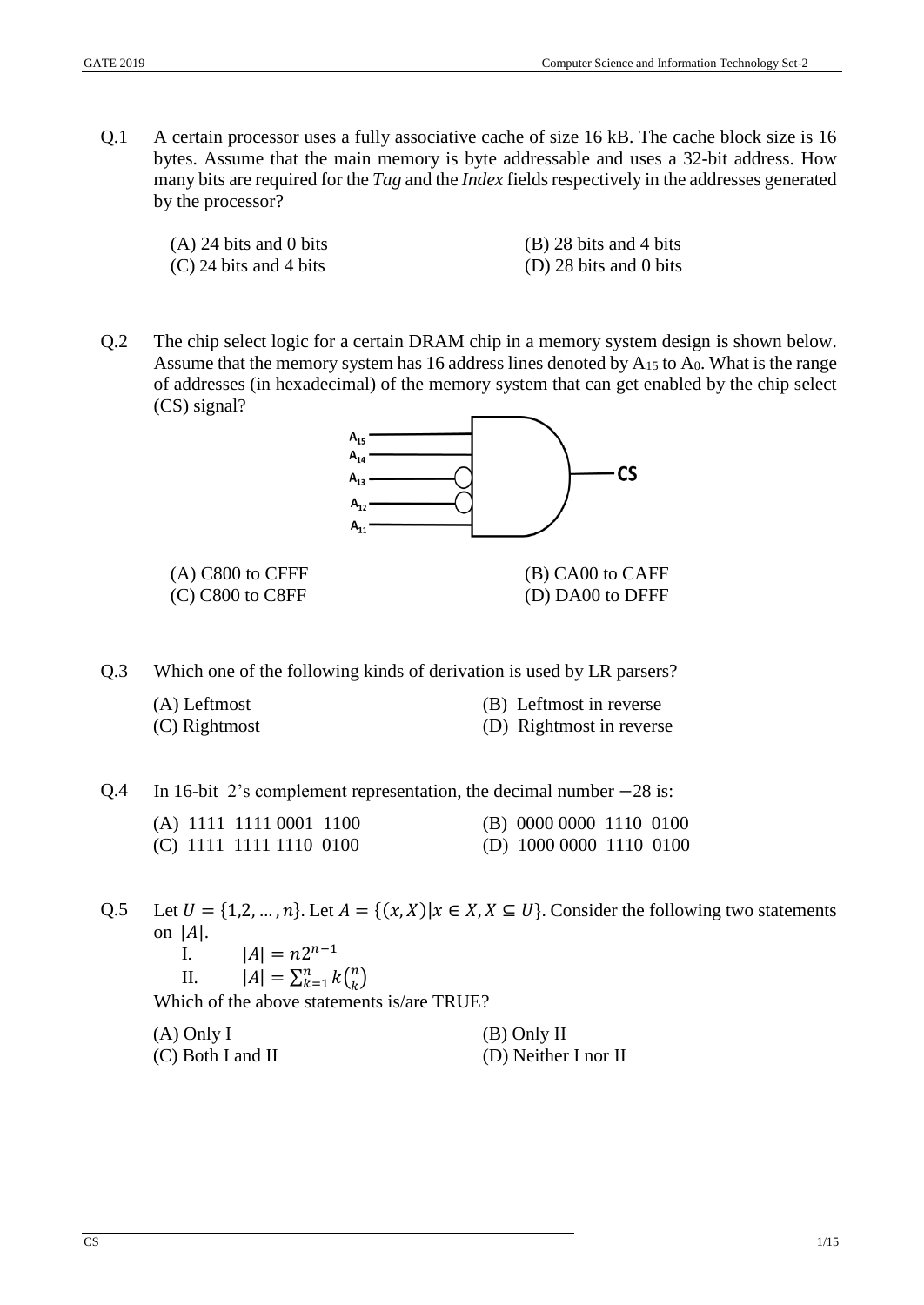Q.6 Which one of the following is NOT a valid identity?

(A)  $(x \oplus y) \oplus z = x \oplus (y \oplus z)$  (B)  $(x + y) \oplus z = x \oplus (y + z)$ (C)  $x \oplus y = x + y$ , if  $xy = 0$  (D)  $x \oplus y = (xy + x'y')'$ 

Q.7 If L is a regular language over  $\Sigma = \{a, b\}$ , which one of the following languages is NOT regular ?

(A)  $L \cdot L^R = \{ xy \mid x \in L, y^R \in L \}$ (B)  $\{ww^R \mid w \in L\}$ (C) Prefix  $(L) = \{x \in \Sigma^* | \exists y \in \Sigma^* \text{ such that } xy \in L\}$ (D) Suffix  $(L) = \{ y \in \Sigma^* | \exists x \in \Sigma^* \text{ such that } xy \in L \}$ 

Q.8 Consider  $Z = X - Y$ , where X, Y and Z are all in sign-magnitude form. X and Y are each represented in  $n$  bits. To avoid overflow, the representation of  $Z$  would require a minimum of:

| $(A)$ <i>n</i> bits | (B) $n-1$ bits   |
|---------------------|------------------|
| (C) $n+1$ bits      | (D) $n + 2$ bits |

- Q.9 Let  $X$  be a square matrix. Consider the following two statements on  $X$ .
	- I.  $X$  is invertible.
	- II. Determinant of  $X$  is non-zero.

Which one of the following is TRUE?

- (A) I implies II; II does not imply I.
- (B) II implies I; I does not imply II.
- (C) I does not imply II; II does not imply I.
- (D) I and II are equivalent statements.
- Q.10 Let G be an arbitrary group. Consider the following relations on  $G$ :

 $R_1$ : ∀a,  $b \in G$ , a  $R_1b$  if and only if ∃g ∈ G such that  $a = g^{-1}bg$  $R_2: \forall a, b \in G$ , a  $R_2b$  if and only if  $a = b^{-1}$ 

Which of the above is/are equivalence relation/relations?

| (A) $R_1$ and $R_2$ | (B) $R_1$ only | (C) $R_2$ only | (D) Neither $R_1$ nor $R_2$ |
|---------------------|----------------|----------------|-----------------------------|
|---------------------|----------------|----------------|-----------------------------|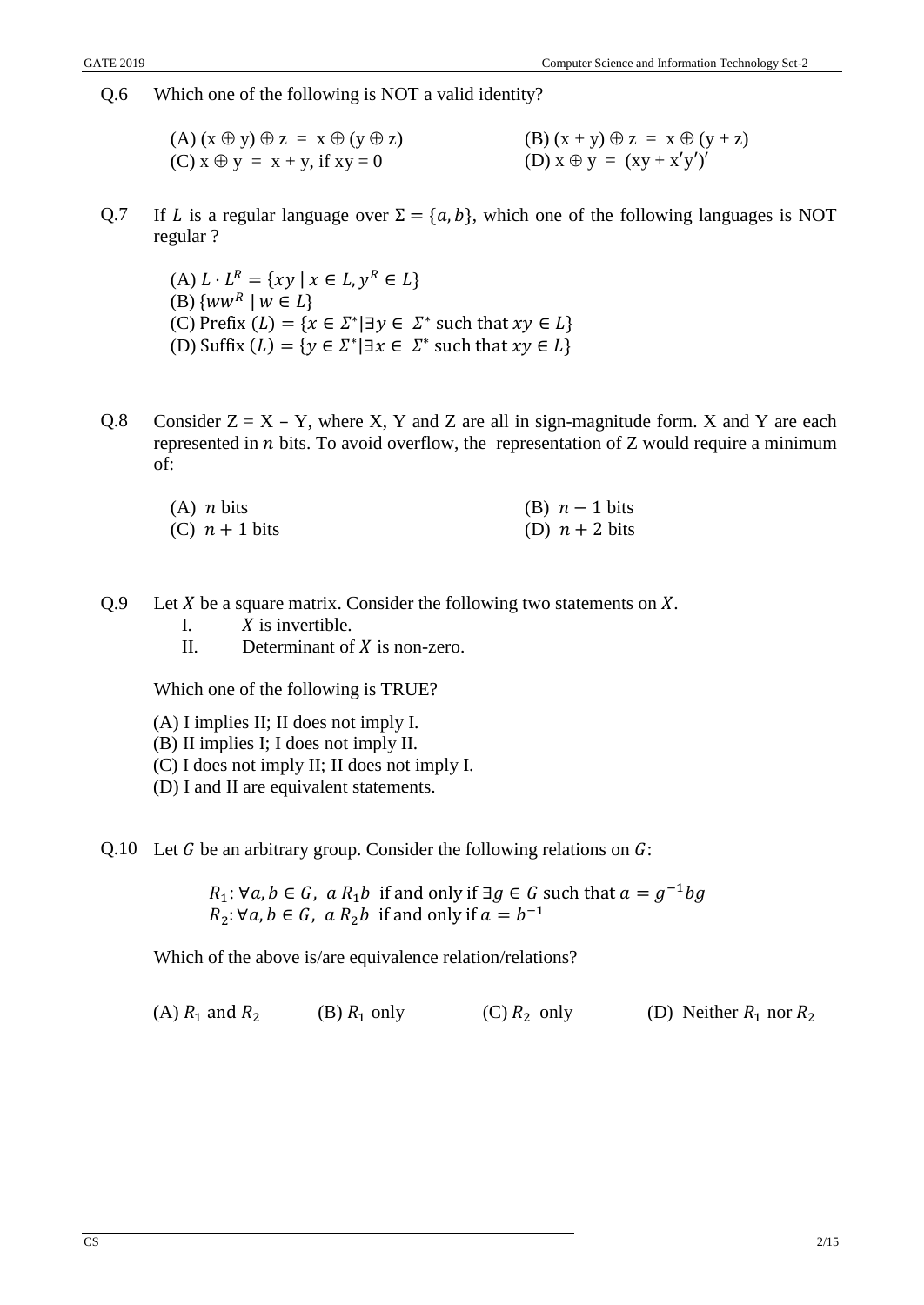- Q.11 Consider the following two statements about database transaction schedules:
	- I. Strict two-phase locking protocol generates conflict serializable schedules that are also recoverable.
	- II. Timestamp-ordering concurrency control protocol with Thomas' Write Rule can generate view serializable schedules that are not conflict serializable.

Which of the above statements is/are TRUE?

- (A) I only (B) II only (C) Both I and II (D) Neither I nor II
- Q.12 Let G be an undirected complete graph on n vertices, where  $n > 2$ . Then, the number of different Hamiltonian cycles in  $G$  is equal to

(A)  $n!$  (B)  $(n-1)!$  (C) 1 (D)  $\frac{(n-1)!}{2}$ 

- Q.13 Compute  $\lim_{x\to 3}$  $x^4 - 81$  $2x^2 - 5x - 3$ (A) 1 (B) 53**/**12 (C) 108**/**7 (D) Limit does not exist
- Q.14 Which one of the following statements is NOT correct about the B+ tree data structure used for creating an index of a relational database table?
	- (A) B+ Tree is a height-balanced tree
	- (B) Non-leaf nodes have pointers to data records
	- (C) Key values in each node are kept in sorted order
	- (D) Each leaf node has a pointer to the next leaf node
- Q.15 For  $\Sigma = \{a, b\}$ , let us consider the regular language  $L = \{x \mid x = a^{2+3k} \text{ or } x = b^{10+12k}\}$  $k \geq 0$ . Which one of the following can be a pumping length (the constant guaranteed by the pumping lemma) for  $L$ ?
	- (A) 3 (B) 5 (C) 9 (D) 24

Q.16 Which of the following protocol pairs can be used to send and retrieve e-mails (in that order)?

| $(A)$ IMAP, POP3 | (B) SMTP, POP3 |
|------------------|----------------|
| (C) SMTP, MIME   | (D) IMAP, SMTP |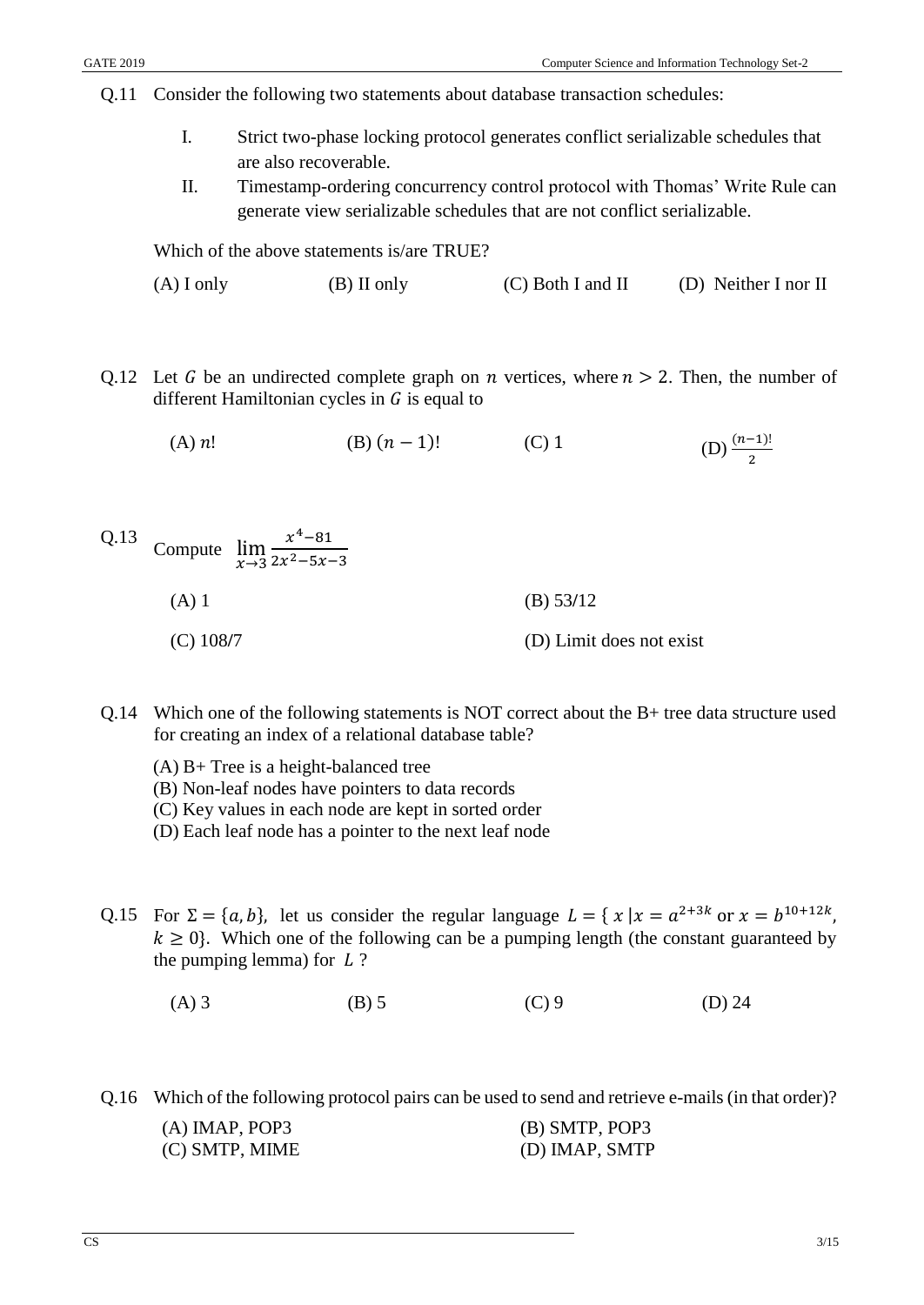Q.17 The following C program is executed on a Unix/Linux system:

```
#include <unistd.h> 
int main() 
{ 
       int i; 
      for (i=0; i<10; i++)if (i \& 2 == 0) fork();
       return 0;
}
```
The total number of child processes created is \_\_\_\_\_\_\_\_.

Q.18 Consider the following C program:

```
#include <stdio.h> 
int jumble(int x, int y){ 
      x=2*x+y;return x; 
} 
int main(){ 
      int x=2, y=5;
      y = jumble(y, x);x = jumble(y, x);printf("%d \n", x);
      return 0; 
}
```
The value printed by the program is \_\_\_\_\_\_\_\_.

Q.19 Consider the grammar given below:

 $S \rightarrow Aa$  $A \rightarrow BD$  $B \rightarrow b \mid \epsilon$  $D \rightarrow d \mid \epsilon$ 

Let a, b, d, and \$ be indexed as follows:

| a | b | d | \$ |
|---|---|---|----|
| 3 |   |   |    |

Compute the FOLLOW set of the non-terminal B and write the index values for the symbols in the FOLLOW set in the descending order. (For example, if the FOLLOW set is {a, b, d, \$}, then the answer should be 3210)

Answer: \_\_\_\_\_\_\_\_\_.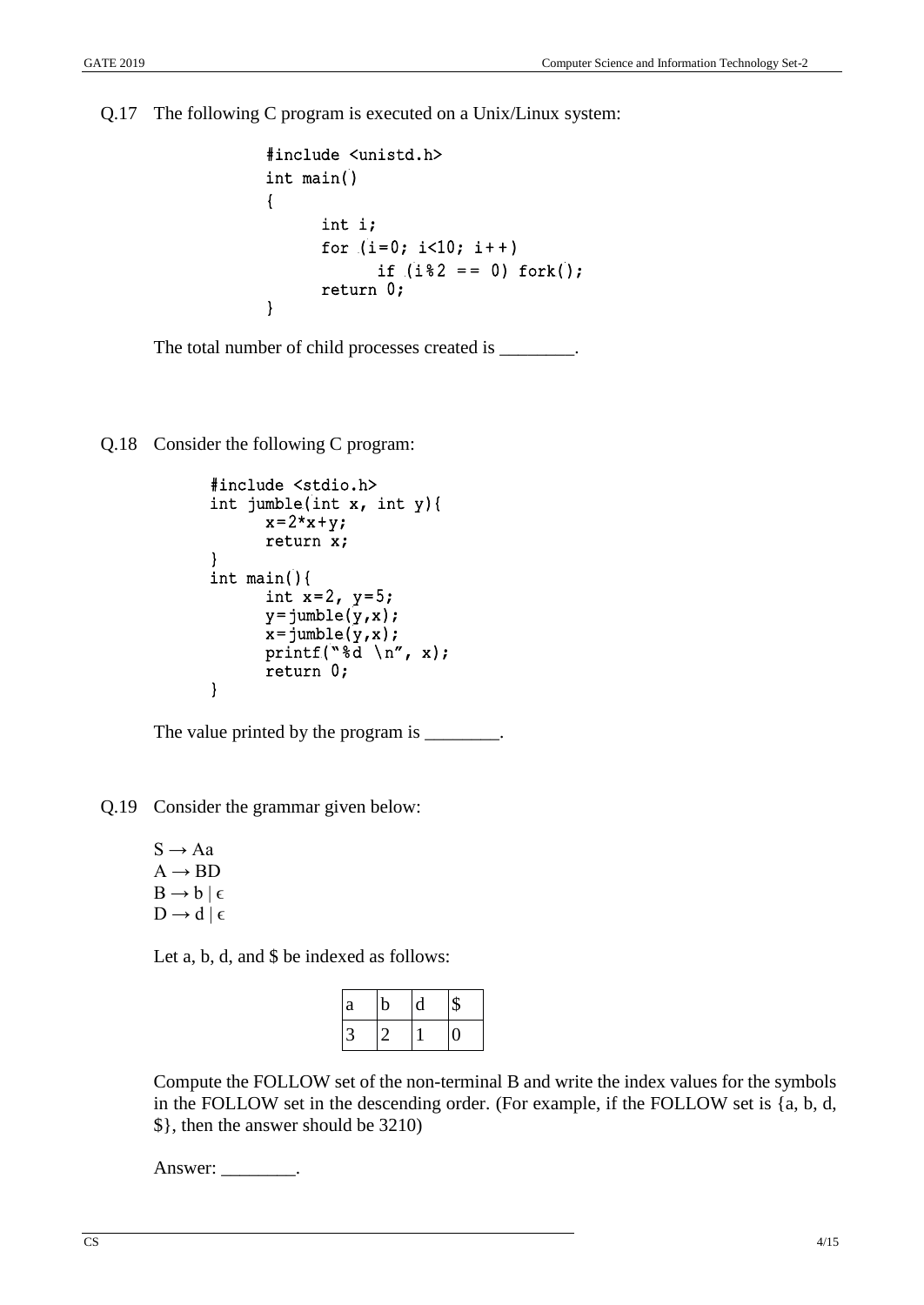- Q.20 An array of 25 distinct elements is to be sorted using quicksort. Assume that the pivot element is chosen uniformly at random. The probability that the pivot element gets placed in the worst possible location in the first round of partitioning (rounded off to 2 decimal places) is \_\_\_\_\_\_\_\_.
- Q.21 The value of  $3^{51}$  mod 5 is \_\_\_\_\_\_\_.
- Q.22 Two numbers are chosen independently and uniformly at random from the set  $\{1, 2, ..., 13\}$ . The probability (rounded off to 3 decimal places) that their 4-bit (unsigned) binary representations have the same most significant bit is \_\_\_\_\_\_\_\_\_.
- Q.23 Consider three concurrent processes P1, P2 and P3 as shown below, which access a shared variable D that has been initialized to 100.

| $D = D + 20$ | $D = D - 50$ | $D = D + 10$ |
|--------------|--------------|--------------|
|              |              |              |
|              |              |              |

The processes are executed on a uniprocessor system running a time-shared operating system. If the minimum and maximum possible values of D after the three processes have completed execution are X and Y respectively, then the value of  $Y - X$  is \_\_\_\_\_\_\_\_\_\_\_\_.

Q.24 Consider the following C program:

```
#include <stdio.h> 
int main(){ 
        int arr[]=\{1,2,3,4,5,6,7,8,9,0,1,2,5\}, *ip=arr+4;
        printf("%d\n", ip[1]);
         return 0; 
}
```
The number that will be displayed on execution of the program is \_\_\_\_\_\_\_\_\_\_\_\_\_.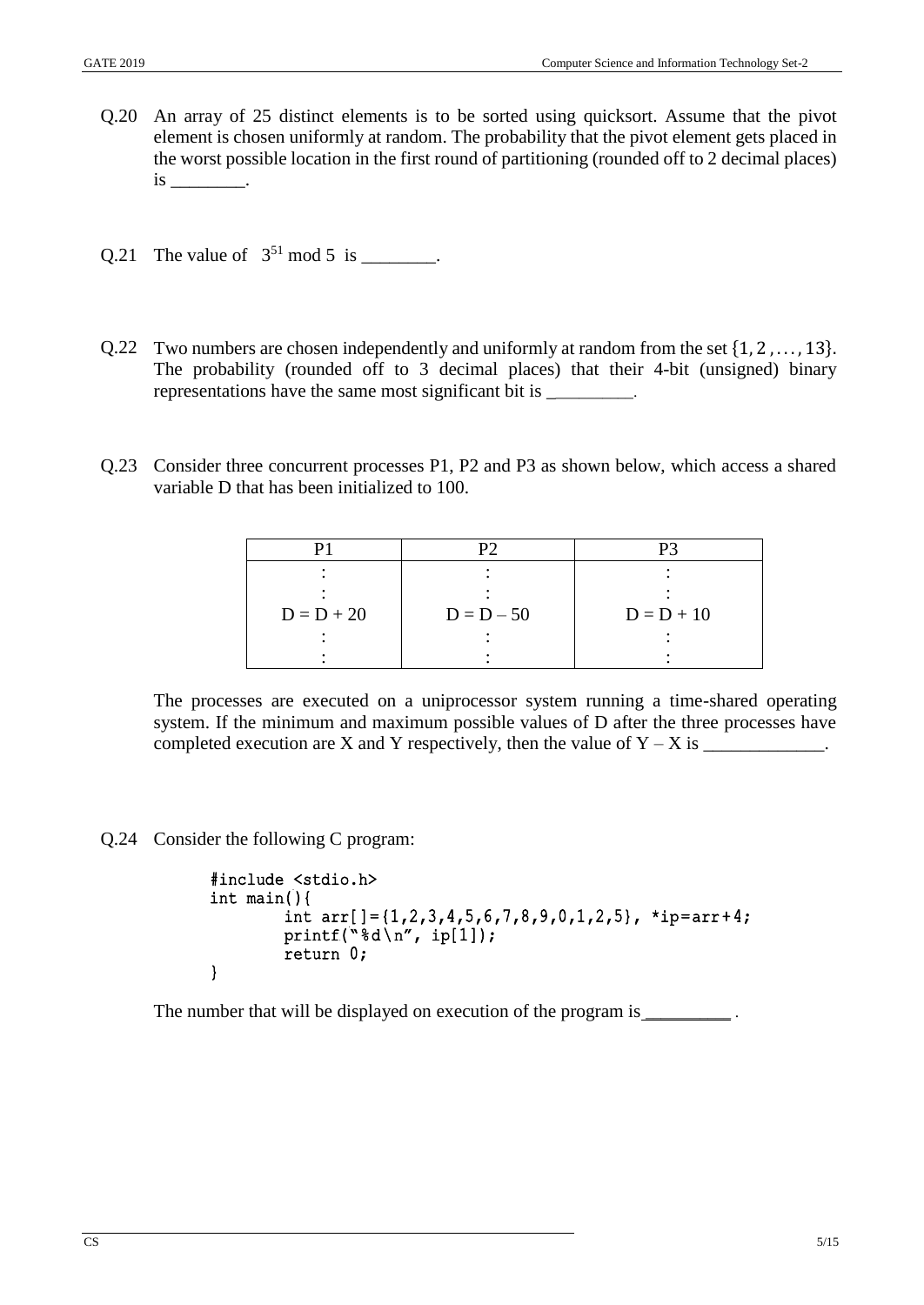Q.25 Consider a sequence of 14 elements:  $A = [-5, -10, 6, 3, -1, -2, 13, 4, -9, -1, 4, 12, -3, 0]$ . The subsequence sum  $S(i,j) = \sum_{k=i}^{j} A[k]$  $_{k=i}^{J} A[k]$  . Determine the maximum of  $S(i,j)$ , where  $0 \le i \le j < 14$ . (Divide and conquer approach may be used.)

Answer: \_\_\_\_\_\_\_\_.

Q.26 Consider the following C function.

```
void convert(int n){ 
        if(n<0) printf("%d",n); 
         else { 
            convert(n/2);
            printf("ad",n82);
 } 
}
```
Which one of the following will happen when the function convert is called with any positive integer n as argument?

- $(A)$  It will print the binary representation of n and terminate
- (B) It will print the binary representation of n in the reverse order and terminate
- (C) It will print the binary representation of n but will not terminate
- (D) It will not print anything and will not terminate

Q.27 Consider the following C program:

```
#include <stdio.h> 
int r() {
      static int num=7; 
      return num--; 
} 
int main(){ 
      for (r();r();r())
              printf("%d",r()); 
      return 0; 
}
```
Which one of the following values will be displayed on execution of the programs?

```
(A) 41 (B) 52 (C) 63 (D) 630
```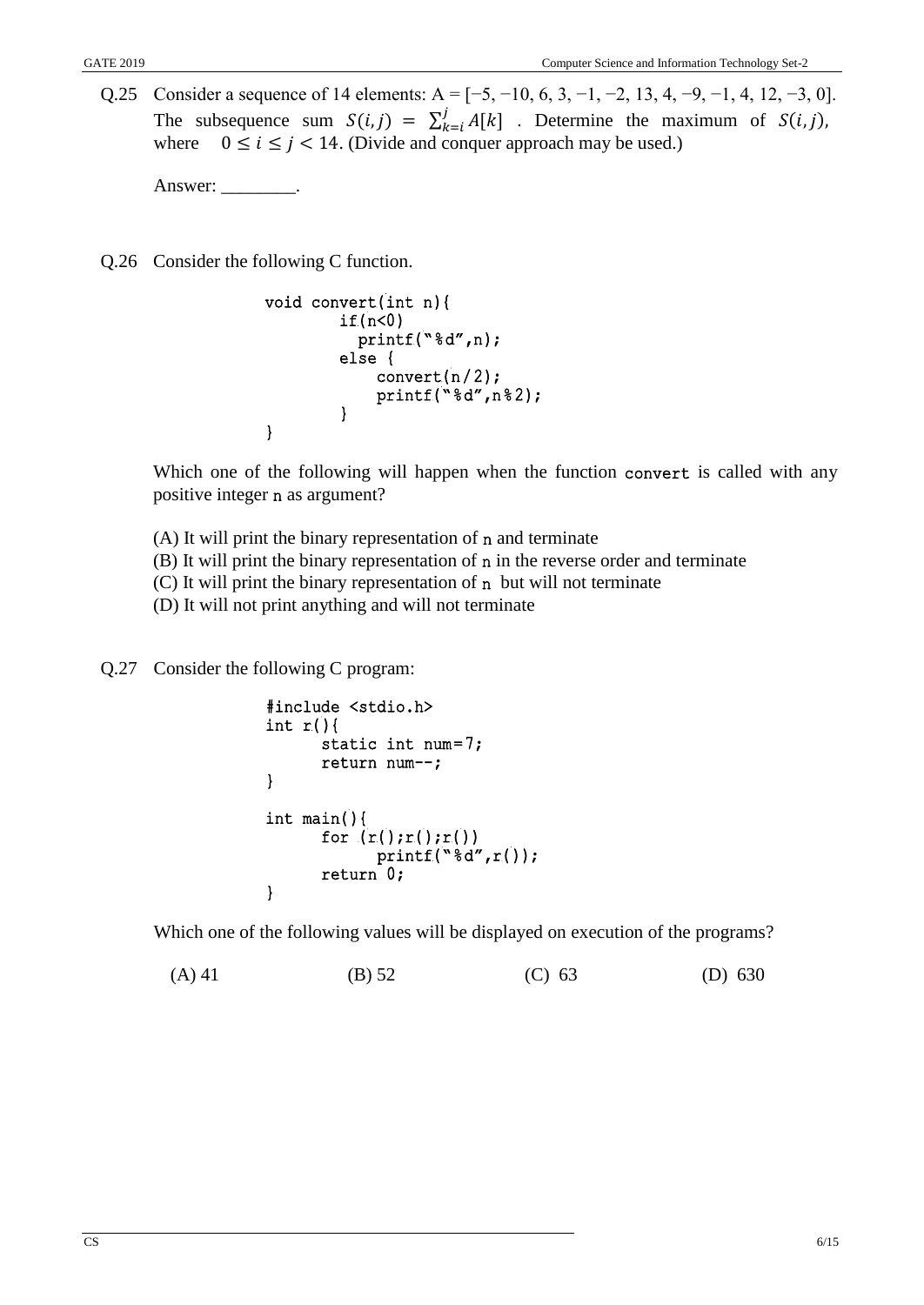- Q.28 Consider three machines M, N, and P with IP addresses 100.10.5.2, 100.10.5.5, and 100.10.5.6 respectively. The subnet mask is set to 255.255.255.252 for all the three machines. Which one of the following is true?
	- (A) M, N, and P all belong to the same subnet
	- (B) Only M and N belong to the same subnet
	- (C) Only N and P belong to the same subnet
	- (D) M, N, and P belong to three different subnets
- Q.29 Suppose that in an IP-over-Ethernet network, a machine X wishes to find the MAC address of another machine Y in its subnet. Which one of the following techniques can be used for this?
	- (A) X sends an ARP request packet to the local gateway's IP address which then finds the MAC address of Y and sends to X
	- (B) X sends an ARP request packet to the local gateway's MAC address which then finds the MAC address of Y and sends to X
	- (C) X sends an ARP request packet with broadcast MAC address in its local subnet
	- (D) X sends an ARP request packet with broadcast IP address in its local subnet

Q.30 Consider three 4-variable functions  $f_1$ ,  $f_2$ , and  $f_3$ , which are expressed in sum-of-minterms as  $f_1 = \sum (0, 2, 5, 8, 14),$   $f_2 = \sum (2, 3, 6, 8, 14, 15),$   $f_3 = \sum (2, 7, 11, 14)$ For the following circuit with one AND gate and one XOR gate, the output function f can be expressed as:



 $(A) \Sigma (7, 8, 11)$ (B)  $\Sigma$  (2, 7, 8, 11, 14) (C)  $\Sigma$  (2, 14) (D)  $\Sigma$  (0, 2, 3, 5, 6, 7, 8, 11, 14, 15)

Q.31 Which one of the following languages over  $\Sigma = \{a, b\}$  is NOT context-free?

(A)  $\{ww^R | w \in \{a, b\}^*\}$ (B)  $\{wa^n b^n w^R \mid w \in \{a, b\}^*, n \ge 0\}$ (C)  $\{wa^n w^R b^n \mid w \in \{a, b\}^*, n \ge 0\}$  $(D)$   $\{a^nb^i \mid i \in \{n, 3n, 5n\}, n \ge 0\}$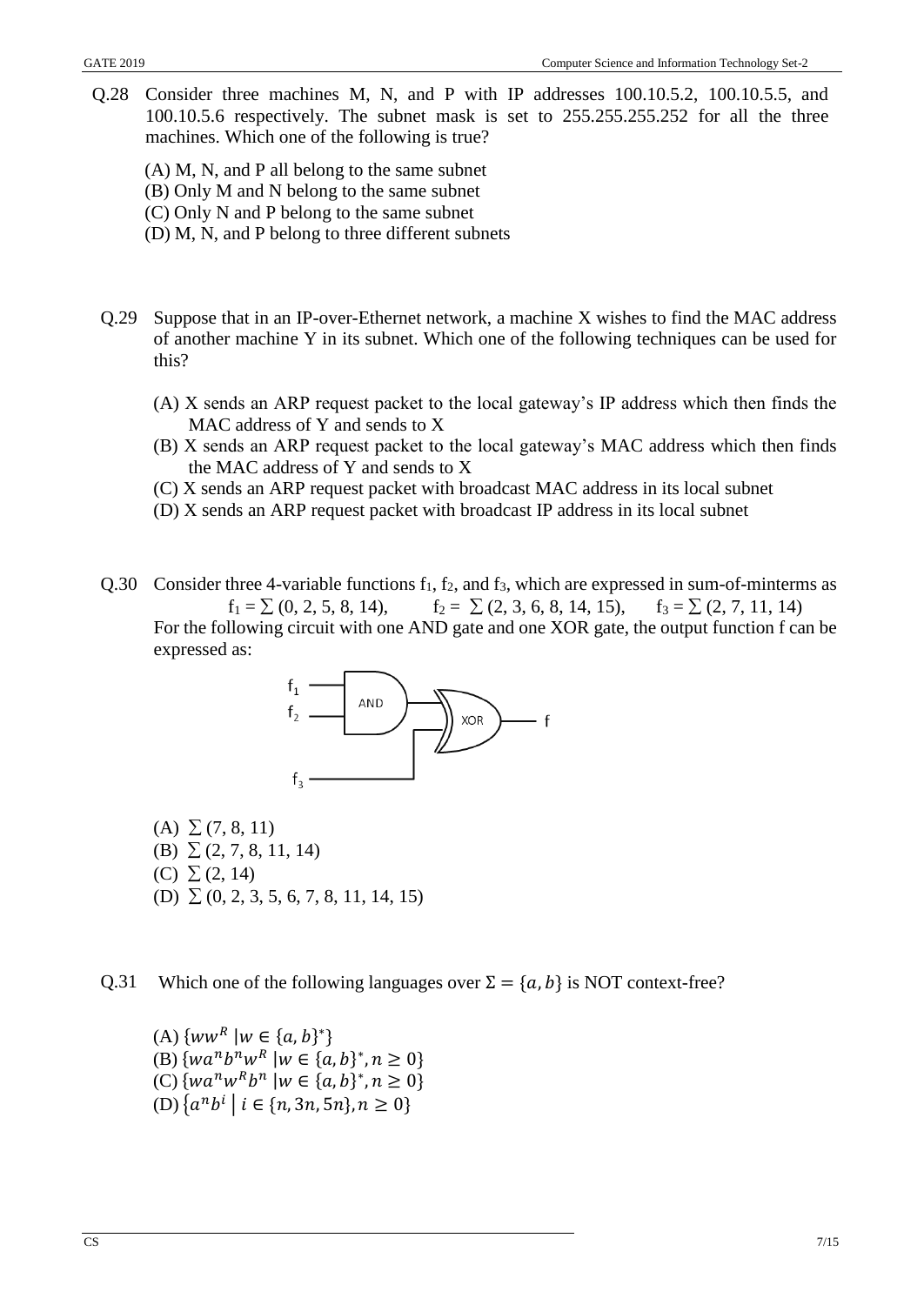Q.32 Let the set of functional dependencies  $F = \{OR \rightarrow S, R \rightarrow P, S \rightarrow O\}$  hold on a relation schema  $X = (PQRS)$ . X is not in BCNF. Suppose X is decomposed into two schemas Y and Z, where  $Y = (PR)$  and  $Z = (ORS)$ .

Consider the two statements given below.

- I. Both Y and Z are in BCNF
- II. Decomposition of  $X$  into  $Y$  and  $Z$  is dependency preserving and lossless

Which of the above statements is/are correct?

(A) Both I and II (B) I only (C) II only (D) Neither I nor II

- Q.33 Assume that in a certain computer, the virtual addresses are 64 bits long and the physical addresses are 48 bits long. The memory is word addressible. The page size is 8 kB and the word size is 4 bytes. The Translation Look-aside Buffer (TLB) in the address translation path has 128 valid entries. At most how many distinct virtual addresses can be translated without any TLB miss?
	- (A)  $16\times2^{10}$  (B)  $256\times2^{10}$  (C)  $4\times2^{20}$  (D)  $8\times2^{20}$

## Q.34 Consider the following sets:

- S1. Set of all recursively enumerable languages over the alphabet {0,1}
- S2. Set of all syntactically valid C programs
- S3. Set of all languages over the alphabet  $\{0,1\}$
- S4. Set of all non-regular languages over the alphabet {0,1}

Which of the above sets are uncountable?

(A) S1 and S2 (B) S3 and S4 (C) S2 and S3 (D) S1 and S4

Q.35 Consider the first order predicate formula  $\varphi$ :

 $\forall x \left[ (\forall z \ z | x \Rightarrow ((z = x) \vee (z = 1))) \Rightarrow \exists w \ (w > x) \wedge (\forall z \ z | w \Rightarrow ((w = z) \vee (z = 1))) \right]$ Here ' $a|b$ ' denotes that 'a divides b', where a and b are integers. Consider the following sets:

- S1. {1,2,3, … , 100}
- S2. Set of all positive integers
- S3. Set of all integers

Which of the above sets satisfy  $\varphi$ ?

| $(D)$ S1, S2 and S3<br>$(A)$ S1 and S2<br>$(B)$ S1 and S3<br>$(C)$ S2 and S3 |  |
|------------------------------------------------------------------------------|--|
|------------------------------------------------------------------------------|--|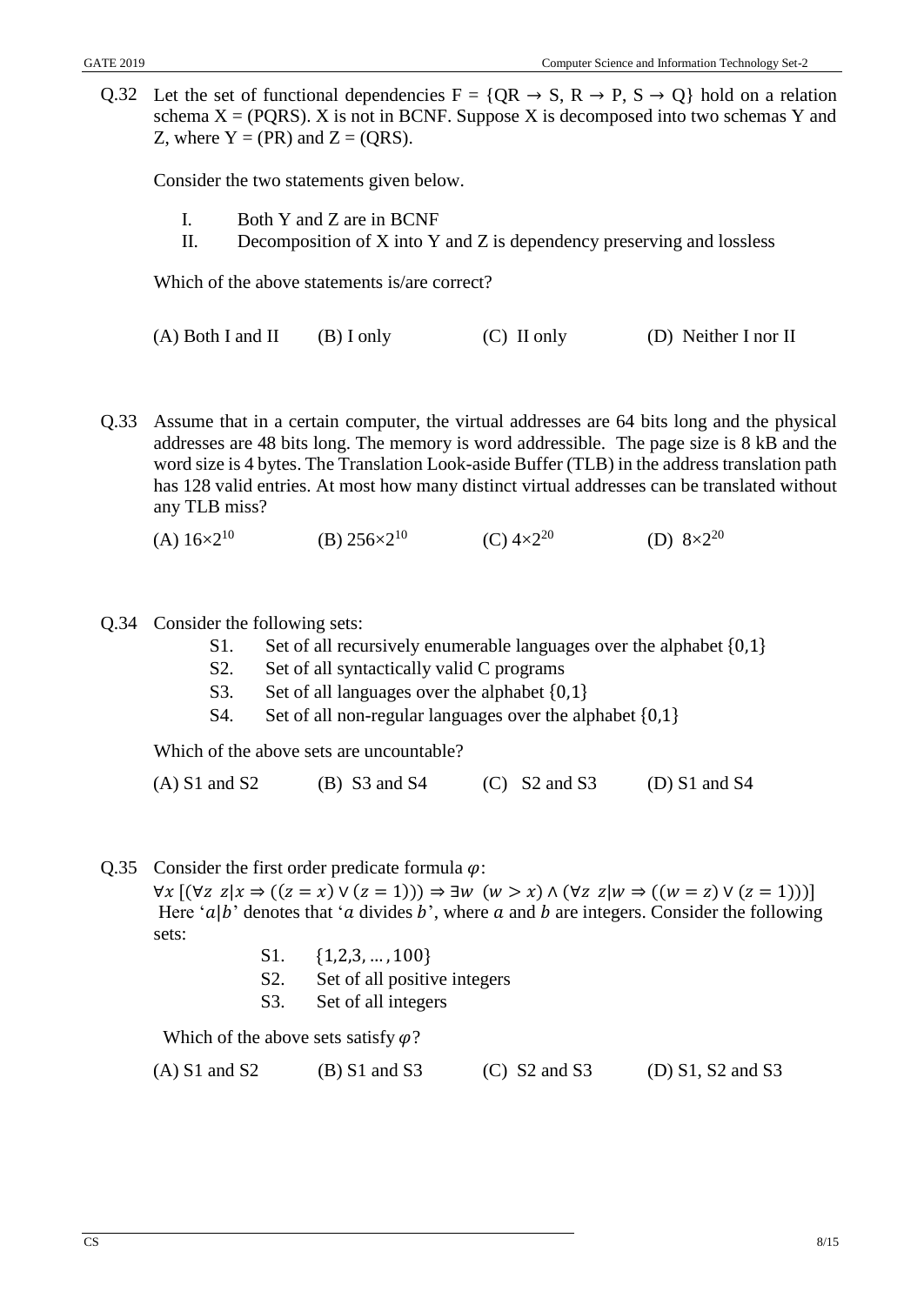Q.36 Consider the following grammar and the semantic actions to support the inherited type declaration attributes. Let  $X_1, X_2, X_3, X_4, X_5$ , and  $X_6$  be the placeholders for the nonterminals  $D, T, L$  or  $L_1$  in the following table:

| <b>Production rule</b>   | Semantic action                                           |
|--------------------------|-----------------------------------------------------------|
| $D \rightarrow T L$      | $X_1$ type = $X_2$ type                                   |
| $T \rightarrow int$      | $T_type = int$                                            |
| $T \rightarrow$ float    | $T.\text{type} = \text{float}$                            |
| $L \rightarrow L_1$ , id | $X_3$ type = $X_4$ type<br>addType(id.entry, $X_5$ .type) |
| $I \rightarrow id$       | addType(id.entry, $X_6$ .type)                            |

Which one of the following are the appropriate choices for  $X_1, X_2, X_3$  and  $X_4$ ?

(A) 
$$
X_1 = L
$$
,  $X_2 = T$ ,  $X_3 = L_1$ ,  $X_4 = L$   
\n(B)  $X_1 = T$ ,  $X_2 = L$ ,  $X_3 = L_1$ ,  $X_4 = T$   
\n(C)  $X_1 = L$ ,  $X_2 = L$ ,  $X_3 = L_1$ ,  $X_4 = T$   
\n(D)  $X_1 = T$ ,  $X_2 = L$ ,  $X_3 = T$ ,  $X_4 = L_1$ 

Q.37 There are *n* unsorted arrays:  $A_1$ ,  $A_2$ , ...,  $A_n$ . Assume that *n* is odd. Each of  $A_1$ ,  $A_2$ , ...,  $A_n$ contains *n* distinct elements. There are no common elements between any two arrays. The worst-case time complexity of computing the median of the medians of  $A_1, A_2, \ldots, A_n$  is

(A)  $O(n)$  (B)  $O(n \log n)$ (C)  $O(n^2)$ ) (D)  $Ω(n^2 \log n)$ 

- Q.38 Let G be any connected, weighted, undirected graph.
	- I.  $G$  has a unique minimum spanning tree, if no two edges of  $G$  have the same weight.
	- II.  $G$  has a unique minimum spanning tree, if, for every cut of  $G$ , there is a unique minimum-weight edge crossing the cut.

Which of the above two statements is/are TRUE?

| $(A)$ I only | $(B)$ II only | $(C)$ Both I and II | (D) Neither I nor II |
|--------------|---------------|---------------------|----------------------|
|--------------|---------------|---------------------|----------------------|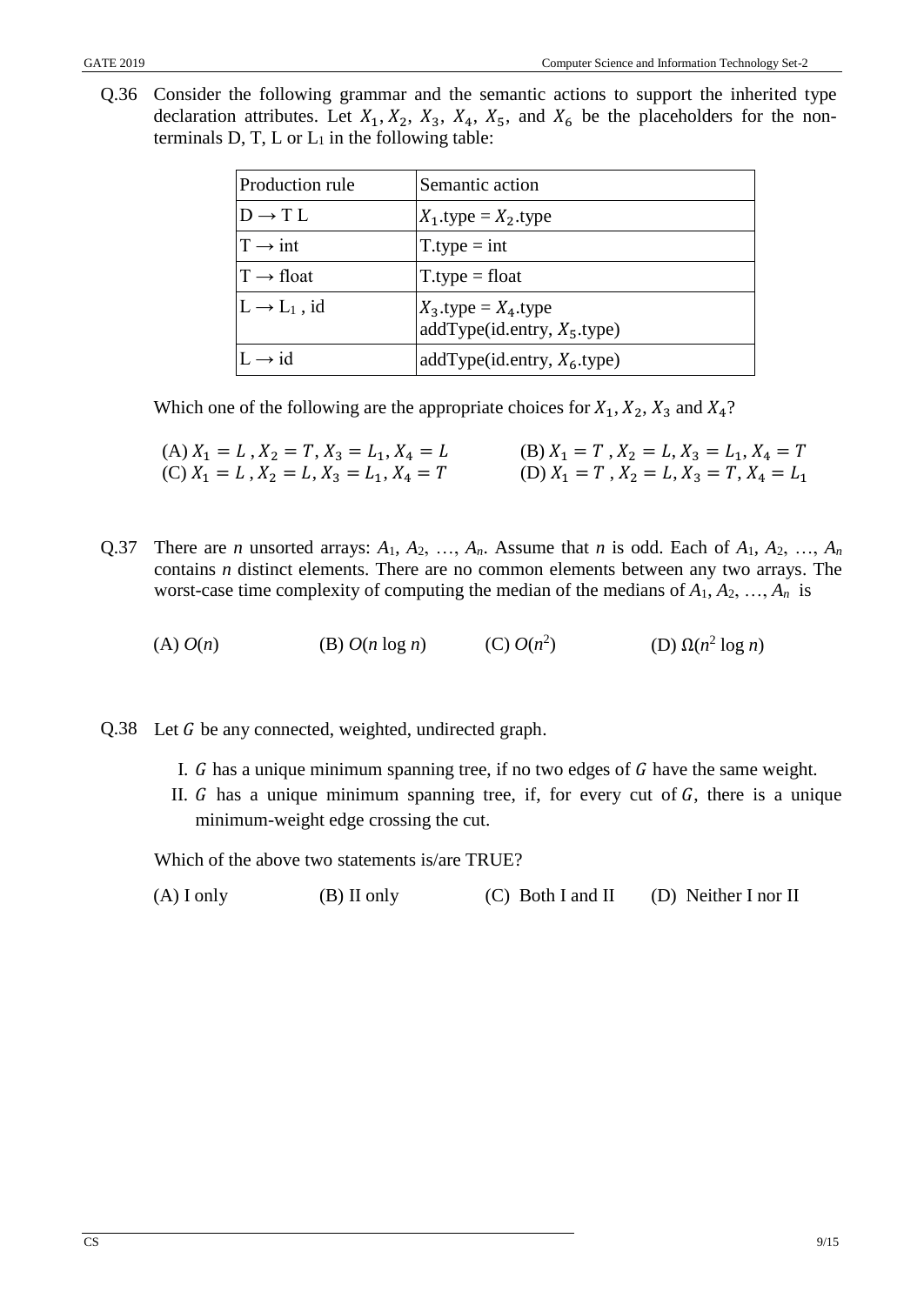Q.39 Consider the following snapshot of a system running  $n$  concurrent processes. Process  $i$  is holding  $X_i$  instances of a resource R,  $1 \leq i \leq n$ . Assume that all instances of R are currently in use. Further, for all i, process i can place a request for at most  $Y_i$  additional instances of R while holding the  $X_i$  instances it already has. Of the  $n$  processes, there are exactly two processes p and q such that  $Y_p = Y_q = 0$ . Which one of the following conditions guarantees that no other process apart from  $p$  and  $q$  can complete execution?

(A)  $X_p + X_q <$  Min  $\{Y_k | 1 \le k \le n, k \ne p, k \ne q\}$ (B)  $X_p + X_q <$  Max  $\{Y_k | 1 \le k \le n, k \ne p, k \ne q\}$ (C) Min  $(X_p, X_q) \geq$  Min  $\{Y_k \mid 1 \leq k \leq n \}, k \neq p, k \neq q\}$ (D) Min  $(X_p, X_q) \leq$  Max  $\{Y_k \mid 1 \leq k \leq n \}, k \neq p, k \neq q\}$ 

- Q.40 Consider the following statements:
	- I. The smallest element in a max-heap is always at a leaf node
	- II. The second largest element in a max-heap is always a child of the root node
	- III. A max-heap can be constructed from a binary search tree in  $\Theta(n)$  time
	- IV. A binary search tree can be constructed from a max-heap in  $\Theta(n)$  time

Which of the above statements are TRUE?

| $(A)$ I, II and III | $(B)$ I, II and IV | $(C)$ I, III and IV | $(D)$ II, III and IV |
|---------------------|--------------------|---------------------|----------------------|
|---------------------|--------------------|---------------------|----------------------|

Q.41 Consider the following four processes with arrival times (in milliseconds) and their length of CPU bursts (in milliseconds) as shown below:

| Process          |  |  |
|------------------|--|--|
| Arrival time     |  |  |
| CPU burst time 1 |  |  |

These processes are run on a single processor using preemptive Shortest Remaining Time First scheduling algorithm. If the average waiting time of the processes is 1 millisecond, then the value of  $Z$  is \_\_\_\_\_\_\_.

Q.42 The index node (inode) of a Unix-like file system has 12 direct, one single-indirect and one double-indirect pointers. The disk block size is 4 kB, and the disk block address is 32-bits long. The maximum possible file size is (rounded off to 1 decimal place) \_\_\_\_\_\_\_\_\_ GB.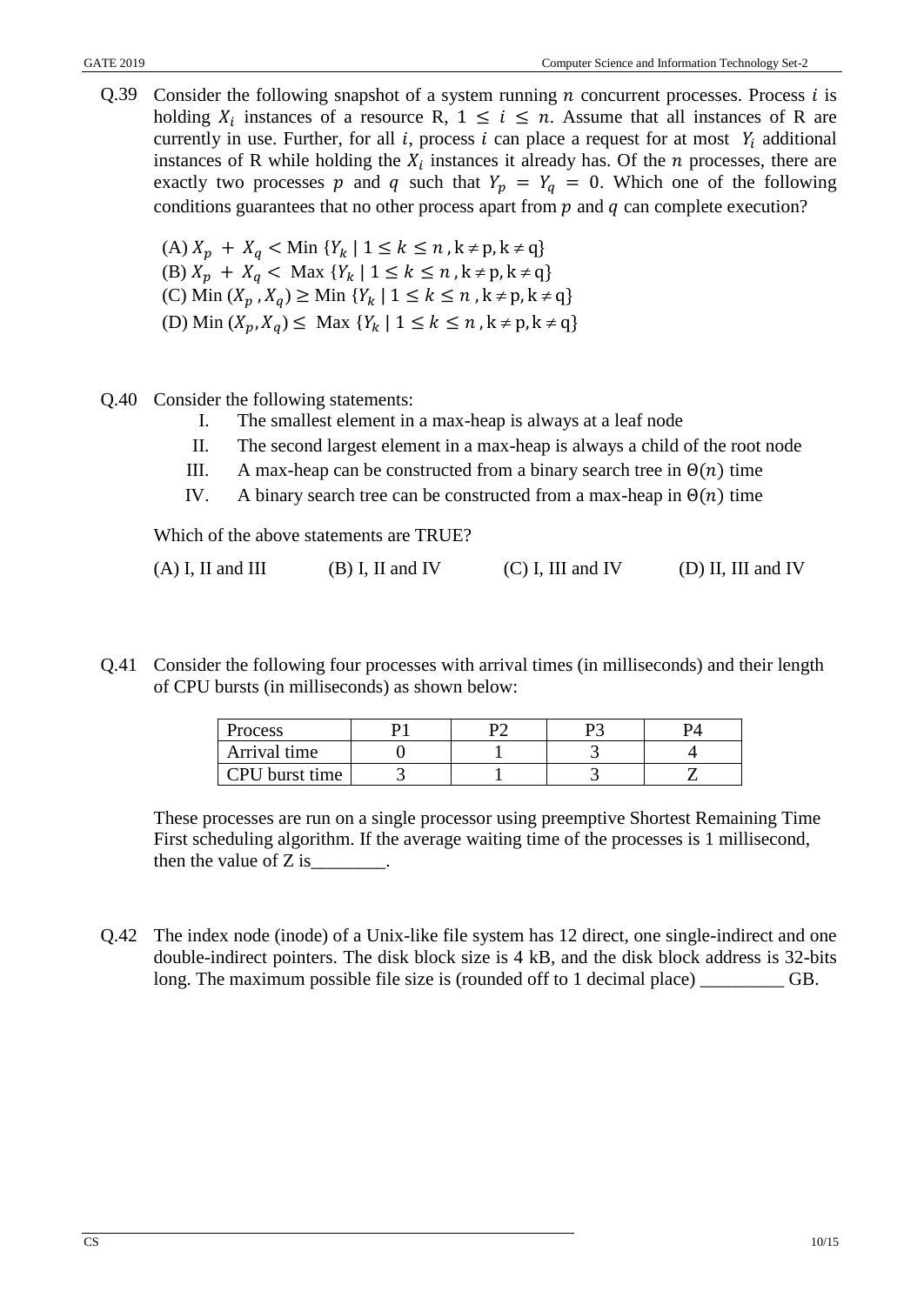Q.43 Consider the augmented grammar given below:

$$
S' \rightarrow S
$$
  
\n
$$
S \rightarrow \langle L \rangle | id
$$
  
\n
$$
L \rightarrow L, S | S
$$

Let  $I_0 = \text{CLOSURE } (\{ [S' \rightarrow \bullet S] \})$ . The number of items in the set GOTO  $(I_0, \langle )$  is: \_\_\_\_\_\_\_\_.

Q.44 Consider the following matrix:

|     | I 1 | 2                                              |                                                   | 8                              |  |
|-----|-----|------------------------------------------------|---------------------------------------------------|--------------------------------|--|
| $=$ |     | $\begin{array}{cc} 1 & 3 \\ 1 & 4 \end{array}$ | $\begin{array}{c} 4 \\ 9 \\ 16 \\ 25 \end{array}$ | 27                             |  |
|     |     |                                                |                                                   | 64<br>$\overline{\phantom{a}}$ |  |
|     |     | 5 <sup>1</sup>                                 |                                                   | 125                            |  |

The absolute value of the product of Eigen values of  $R$  is  $\overline{\phantom{a}}$ 

- Q.45 A certain processor deploys a single-level cache. The cache block size is 8 words and the word size is 4 bytes. The memory system uses a 60-MHz clock. To service a cache miss, the memory controller first takes 1 cycle to accept the starting address of the block, it then takes 3 cycles to fetch all the eight words of the block, and finally transmits the words of the requested block at the rate of 1 word per cycle. The maximum bandwidth for the memory system when the program running on the processor issues a series of read operations is  $\longrightarrow$  10<sup>6</sup> bytes/sec.
- Q.46 Let T be a full binary tree with 8 leaves. (A full binary tree has every level full.) Suppose two leaves  $a$  and  $b$  of  $T$  are chosen uniformly and independently at random. The expected value of the distance between  $a$  and  $b$  in  $T$  (i.e., the number of edges in the unique path between  $a$  and  $b$ ) is (rounded off to 2 decimal places)  $\qquad \qquad$ .
- Q.47 Suppose Y is distributed uniformly in the open interval  $(1,6)$ . The probability that the polynomial  $3x^2 + 6xY + 3Y + 6$  has only real roots is (rounded off to 1 decimal place) \_\_\_\_\_\_\_\_.
- Q.48 Let  $\Sigma$  be the set of all bijections from  $\{1, ..., 5\}$  to  $\{1, ..., 5\}$ , where *id* denotes the identity function, i.e.  $id(j) = j, \forall j$ . Let ∘ denote composition on functions. For a string  $x =$  $x_1 x_2 \cdots x_n \in \Sigma^n$ ,  $n \ge 0$ , let  $\pi(x) = x_1 \circ x_2 \circ \cdots \circ x_n$ . Consider the language  $L = \{x \in \Sigma^* | \pi(x) = id \}$ . The minimum number of states in any DFA accepting  $L$  is  $\_\_\_\_\_\_\_\_\_\_\_\.\$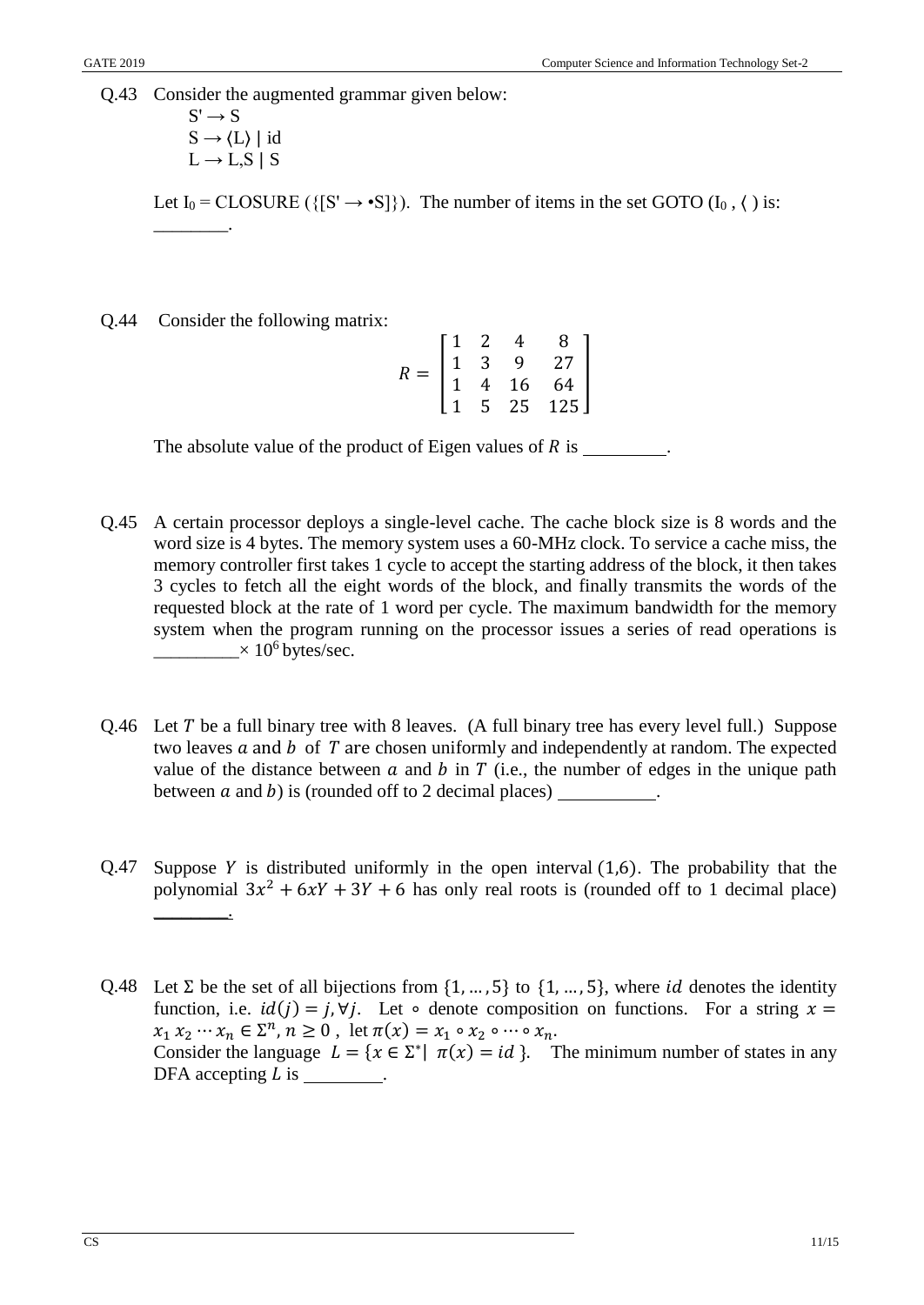- Q.49 Consider that 15 machines need to be connected in a LAN using 8-port Ethernet switches. Assume that these switches do not have any separate uplink ports. The minimum number of switches needed is
- Q.50 What is the minimum number of 2-input NOR gates required to implement a 4-variable function expressed in sum-of-minterms form as  $f = \sum (0, 2, 5, 7, 8, 10, 13, 15)$ ? Assume that all the inputs and their complements are available. Answer: \_\_\_\_\_\_\_\_\_\_\_\_\_\_\_\_\_\_\_\_\_
- Q.51 A relational database contains two tables Student and Performance as shown below:

| <b>Student</b> |              |  |  |  |
|----------------|--------------|--|--|--|
| Roll_no.       | Student_name |  |  |  |
|                | Amit         |  |  |  |
|                | Priya        |  |  |  |
|                | Vinit        |  |  |  |
|                | Rohan        |  |  |  |
|                | Smita        |  |  |  |

| <b>Performance</b> |              |    |  |  |  |
|--------------------|--------------|----|--|--|--|
| Roll no.           | Subject_code |    |  |  |  |
|                    |              | 86 |  |  |  |
|                    | B            | 95 |  |  |  |
|                    | C            | 90 |  |  |  |
| 2                  |              | 89 |  |  |  |
| 2.                 | $\subset$    | 92 |  |  |  |
|                    | ⌒            |    |  |  |  |

The primary key of the Student table is Roll\_no. For the Performance table, the columns Roll\_no. and Subject\_code together form the primary key. Consider the SQL query given below:

SELECT S.Student name, sum(P.Marks) FROM Student S, Performance P WHERE P.Marks > 84 GROUP BY S.Student\_name;

The number of rows returned by the above SQL query is \_\_\_\_\_\_\_\_.

Q.52 Consider the following C program:

```
#include <stdio.h> 
int main(){ 
   float sum = 0.0, j = 1.0, i = 2.0;
   while (i / j > 0.0625) {
         j = j + j;sum = sum + i/j;printf("%f\n", sum);
   } 
  return 0; 
}
```
The number of times the variable sum will be printed, when the above program is executed, is \_\_\_\_\_\_\_\_\_\_\_\_\_\_\_\_\_.